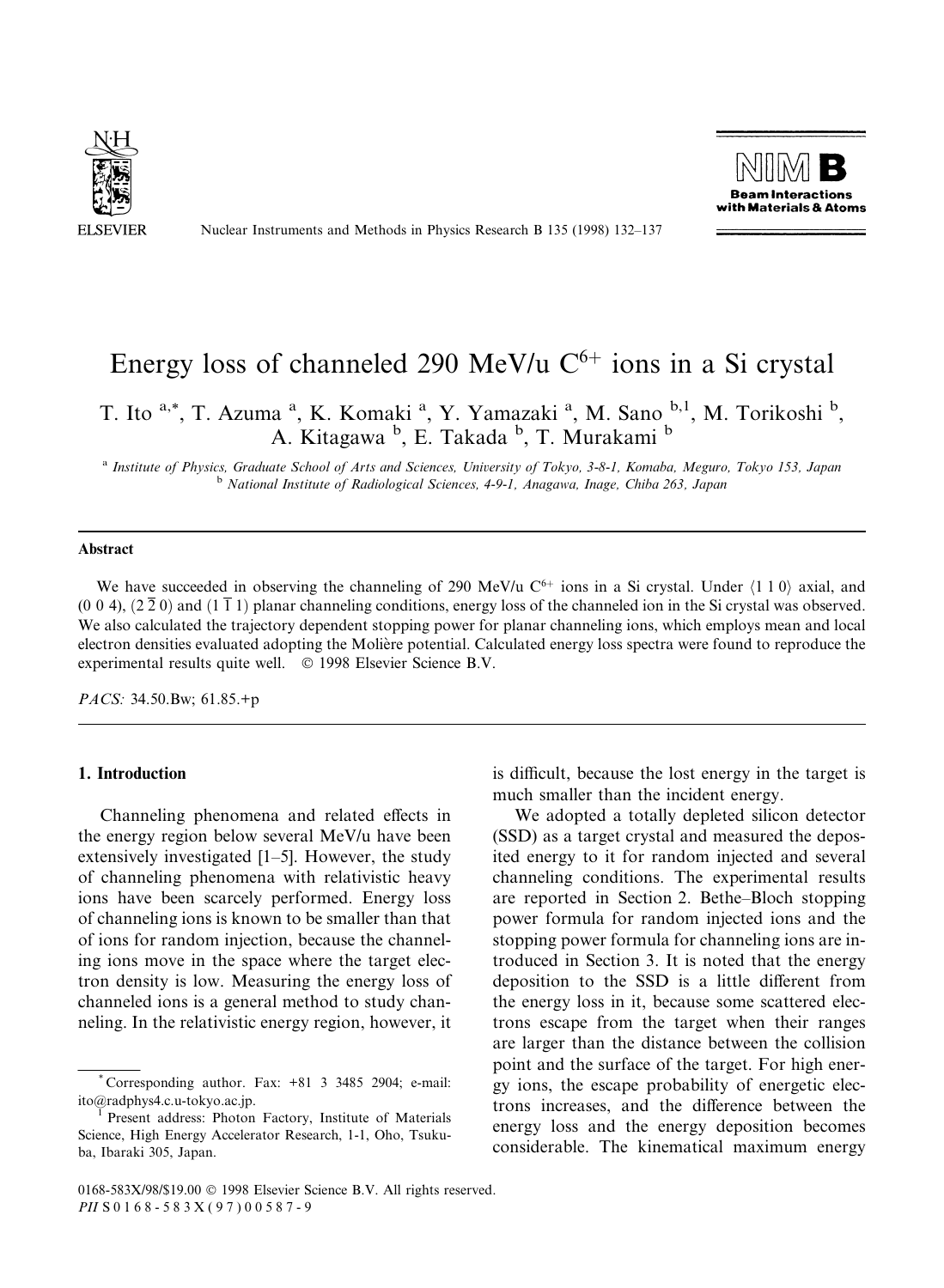of a binary encounter electron amounts to about 0.7 MeV, the range of which in Si is about 1 mm for 290 MeV/u ions. The energy of escaped electrons was simulated, and the result is reported in Section 4.1.

We calculated the trajectory dependent stopping power for planar channeling ions by adopting Lindhard's formula [6] in Section 4.2, and the experimental results are compared with the simulation in Section 5. The relation between the stopping power and the oscillation amplitude of planar channeling ions was obtained from the simulation.

## 2. Experiment

Channeling experiments with relativistic heavy ions require a beam with a small angular divergence. The critical angle of 290 MeV/u bare C ions for Si  $\langle 1\ 1\ 0 \rangle$  axial channeling is  $\sim 0.45$  mrad. We have developed a parallel beam with a single collimator by tuning a series of a doublet and a triplet quadrupole-magnetic lenses located upstream from the collimator. A cylindrical collimator made of iron has a length of 50 mm, and an inner diameter of 1 mm  $\phi$ . A beam divergence as small as 0.15 mrad was achieved in the best condition. To measure the energy loss of the ions in a Si crystal, an SSD was installed on a goniometer as a target crystal, and was used as a detector for energy loss at the same time. The active area of the SSD is 450 mm2, with the depletion layer of 524 µm. It is noted that the thickness is about half of the maximum range of the binary electrons. We evaluated the energy loss from the energy deposition to the SSD. At 1.5 m downstream from the SSD, a 2-dimentional position sensitive detector (PSD) was placed to measure the angular spread of the transmitted beam. The active area of the PSD is 20 mm  $\times$  20 mm. The goniometer can be rotated around three orthogonal axes with a precision of 0.001°.

The crystal orientation was pre-determined by X-ray diffraction with a precision of about  $1^\circ$  in advance. The SSD was rotated around two orthogonal axes by 0.02° (0.35 mrad) steps near the  $\langle 1\ 1\ 0 \rangle$  direction while monitoring signals from

the SSD and the PSD. When a planar channeling condition is realized, intensities in the region of lower deposited energy to the SSD and those near the center of the PSD increase simultaneously. Using orientations obtained for several planar channelings, we determined the  $\langle 1 \ 1 \ 0 \rangle$  axial directions accurately.

The spectra of the deposited energy to the SSD for random, axial and planar channeling conditions are shown in Fig. 1. The peak position of the spectrum for random injection is 11.8 MeV. In the channeling conditions, the spectra consist of two peaks. The peaks in the lower and higher energy regions correspond to channeling and non-channeling ions, respectively. For the  $\langle 1\ 1\ 0 \rangle$ axial channeling, channeling ions are dominant, which appear at 5.8 MeV in the spectrum of energy deposition. For planar channeling cases, nonchanneling ions are dominant, because the critical angles of these planar channelings are smaller than that of the  $\langle 1 \ 1 \ 0 \rangle$  axial channeling. The critical an-



Fig. 1. Spectra of deposited energy to the SSD for random,  $\langle 1\ 1\ 0 \rangle$  axial, (0 0 4),  $(2\ \overline{2}\ 0)$  and  $(1\ \overline{1}\ 1)$  planar channeling conditions. Thin lines are experimental results, and thick lines are simulations.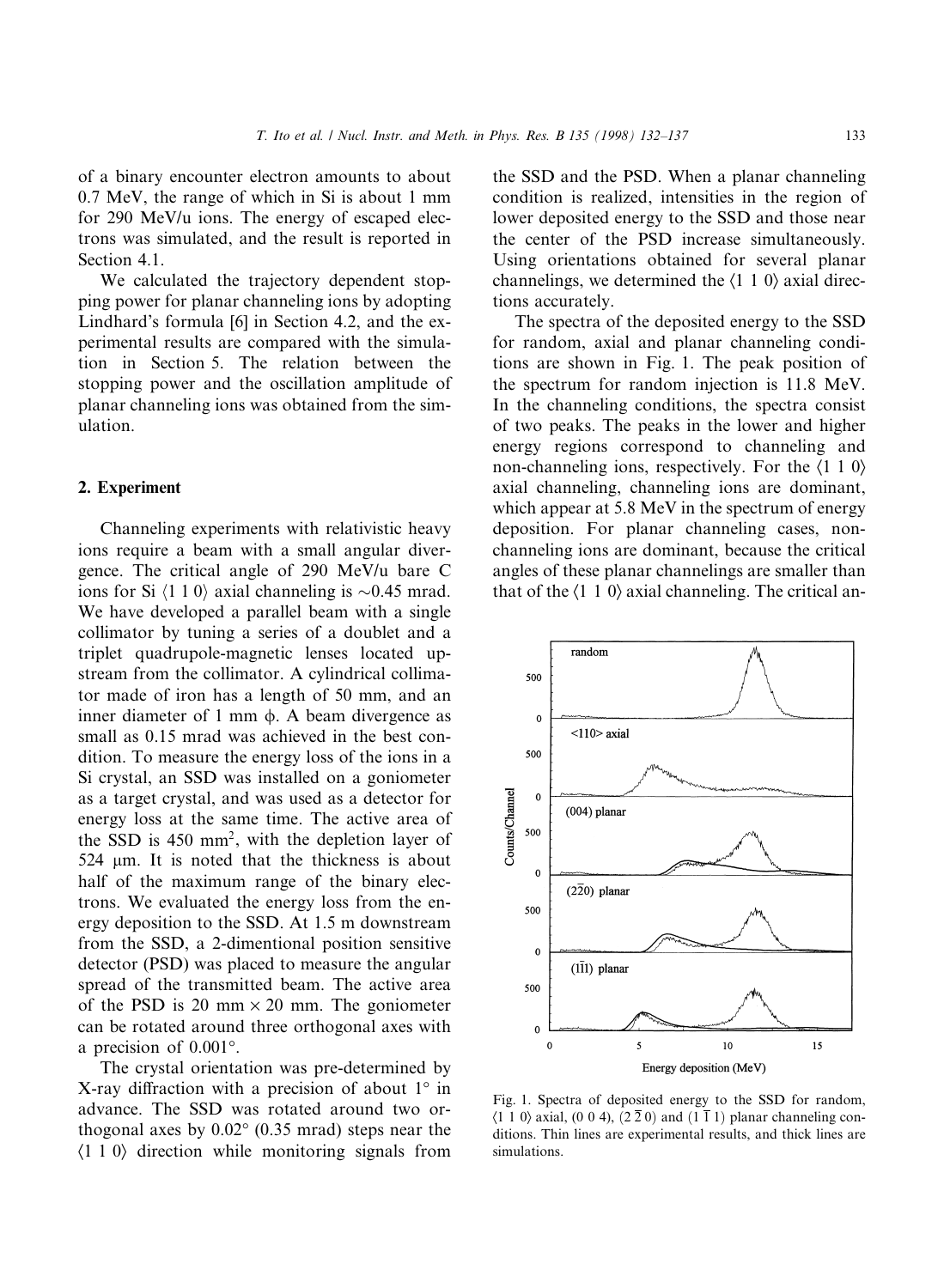gles of (0 0 4),  $(2\overline{2}0)$  and  $(1\overline{1}1)$  planar channelings are 0.09, 0.11 and 0.14 mrad, respectively. It is noted that the positions of non-channeling peaks are slightly different from the random case. The peak positions for (0 0 4),  $(2\overline{2}0)$  and  $(1\overline{1}1)$ planar channeling ions are 7.7, 6.6 and 5.2 MeV, respectively. The shape for planar channeling ions also depends on the selected channeling plane.

#### 3. Theory

The Bethe-Bloch stopping power formula is useful to evaluate the energy loss of fast (but non-relativistic) ions [7,8]. In the case of relativistic ions, some corrections are necessary, in which case, the stopping power formula is given by

$$
S_{\rm r} = \frac{4\pi N Z_1^2 Z_2 e^4}{mv^2} (L_0 + \Delta L_{\rm Bloch} + \Delta L_{\rm Mott}), \tag{1}
$$

where N is the atomic density of the target,  $Z_1e$ and  $Z_2e$  are the charges of the projectile and target atom, respectively,  $m$  is the electron rest mass,  $v$  is the velocity of the projectile,

$$
L_0 = \ln (2mv^2\gamma^2/I) - \beta^2, \ \beta = v/c, \ \gamma = 1\sqrt{1 - \beta^2},
$$

and  $I$  is the mean ionization energy of the target atom. The second term is the Bloch correction term, and the last term is originated in adopting the Mott cross section instead of the Rutherford cross section [9,10]. In the present case, the contributions of  $\Delta L_{\text{Bloch}}$  and  $\Delta L_{\text{Mott}}$  to the total stopping power are  $\sim 0.07\%$  and  $\sim 0.5\%$ , respectively, and these correction terms are small enough to be neglected.

The stopping power can be divided into two parts. One part corresponds to close collisions, and the other is originated from the plasma resonance by distant collisions. The equipartition rule suggests that the contributions of these two parts are equal [11], and the half of  $-\beta^2$  term in  $L_0$  is originated in distant collisions, and the other half is from close collisions.

Channeling ions pass through the space where the electron density is low, and the energy loss of them is smaller than that of ions for random injection. Lindhard proposed a position dependent stopping power formula, which is given by

$$
S(r) = S_r \left[ (1 - \alpha) + \alpha \frac{n_e(r)}{Z_2 N} \right],
$$
 (2)

where  $S_r$  is the random stopping power,  $n_e(r)$  is the electron density at position  $r$ , and  $\alpha$  is a fraction of the contribution from close collisions, which is  $1/2 \le \alpha \le 1$ . Lindhard proposed that  $\alpha$  is close to  $1/2$  at very high velocity  $[6]$ . The first and second terms in Eq. (2) correspond to the contributions from distant and close collisions, respectively. The contribution from close collisions depends on the local electron density. On the other hand, the contribution from distant collisions is expected to be independent of the ion trajectory, because an effective impact parameter of the distant collision is  $\sim$ 10 A, which is larger than the interplanar distance particularly in the present experimental conditions. Therefore, adoption of Eq. (2) is considered to be meaningful. We have analyzed the observed stopping power of planar channeling ions employing Eq. (2).

# 4. Simulation

#### 4.1. Energy of escaped electrons from SSD

The experimental value of the energy deposition for random orientation is 11.8 MeV, compared with 12.84 MeV, the prediction of Eq. (1). In such high energy cases, effects of pulse height defect originated in the recombination of electron±hole pairs are small enough to be neglected. The difference between these values is  $\sim$ 1 MeV, which may be mainly attributed to escape of energetic electrons. To evaluate the amount, Monte Carlo simulation was performed in the following manner.

A path length of the incident ion between collisions, a scattering angle and a received energy of the scattered electron are given at random. The decrease of the ion energy is neglected, because the energy loss is  $\sim 0.4\%$  of the incident energy. The collision cross section we adopted is the Rutherford cross section with relativistic correction, which is given by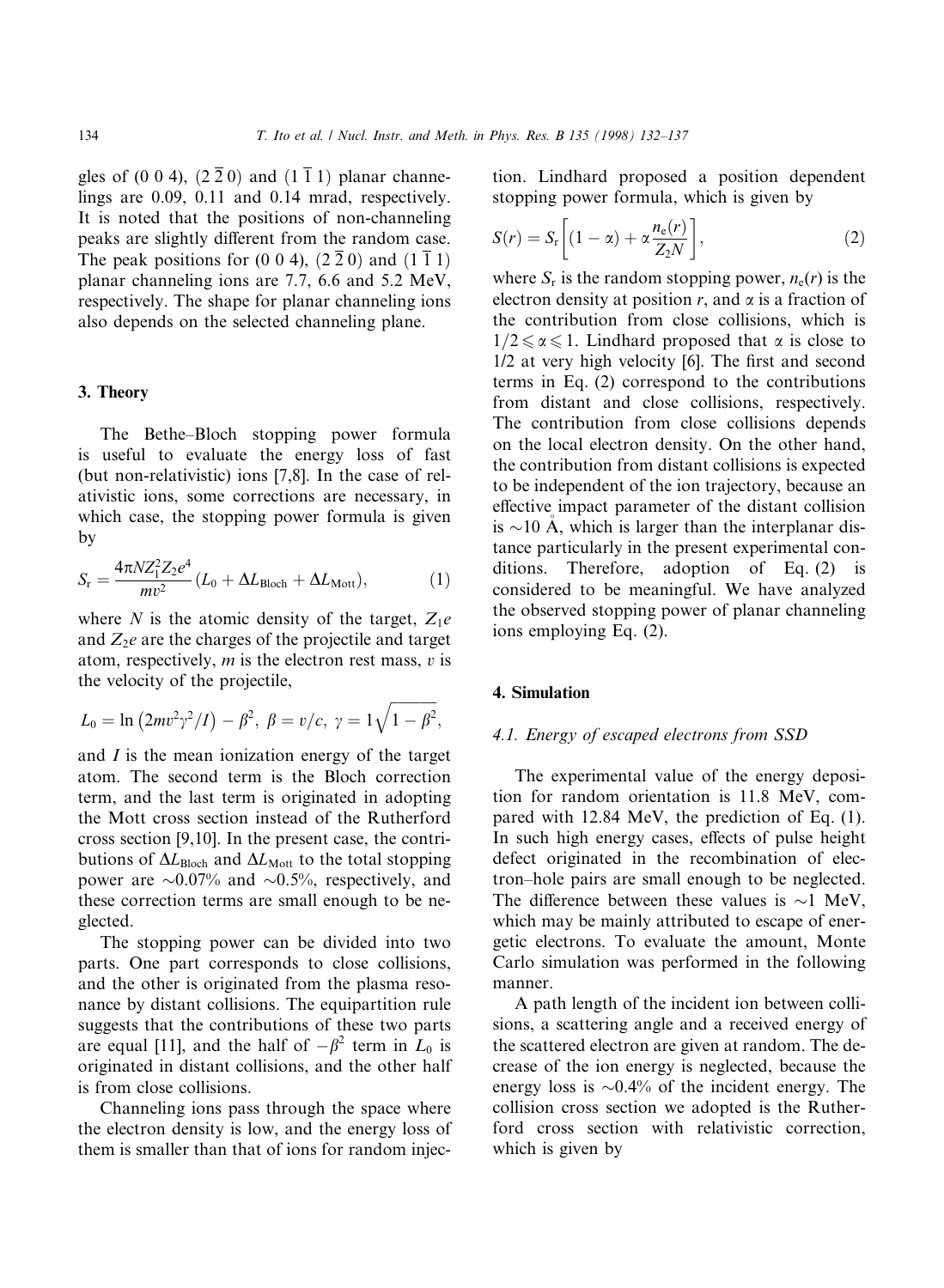$$
\frac{\mathrm{d}\sigma}{\mathrm{d}T} = \frac{2\pi Z_1^2 e^4}{mv^2 T^2} \left(1 - \frac{\beta^2 T}{2mv^2 \gamma^2}\right),\tag{3}
$$

where  $T$  is an energy transfer to an electron. When the extrapolated range of the electron  $R(E)$  with recoil energy  $E$  is larger than the distance  $l$  from the collision point to the surface of the SSD, the electron is assumed to escape from the SSD with an energy  $E_{\text{out}}$ , which is given by

$$
R(E_{\text{out}}) = R(E) - l. \tag{4}
$$

The sum of  $E_{\text{out}}$  for electrons per ion corresponds to the difference  $E_r$  between the energy loss and the energy deposition for the random case.

The result of the simulation is shown in Fig. 2. The peak positions of simulated energy loss and energy deposition are 13.26 and 12.70 MeV, respectively, and the difference is  $0.56$  MeV. The simulated energy loss is a little larger than the value 12.84 MeV obtained from Eq. (1). Here, all processes of energy transfer are assumed as binary collisions. As a result, the total energy loss is not very accurate, however, the value of 0.56 MeV derived by this simulation is reliable, because the escaped electrons are produced only by close collisions. It is then concluded that the energy deposition is 12.28 MeV, which is comparatively close to the experimental value.

The FWHM for the experimental energy deposition for the random case is  $\sim$ 1.4 MeV, and is a little larger than that for simulated energy deposition of  $\sim$ 1.1 MeV. The reason is possibly the influ-



deposition (solid line) for the random direction.

ence of the fragments of C ions produced by collisions with the collimator. In the simulation, the FWHM for the energy deposition is narrower than that for the energy loss. An average number of escaped electrons is 2.2 per ion. It is interesting to note that a small number of electrons with high energies escape from the target, which effectively reduces the energy straggling, and accordingly improves the energy resolution of SSD.

# 4.2. Energy loss of planar channeling ion

Planar channeling ions move in the space between two planes with various trajectories. The stopping power for planar channeling ions depends on the trajectory. Trajectories of channeling ions are calculated solving the Newton equation for the Molière potential. Dechanneling effect is not taken into account in this simulation. A stopping power for a trajectory can be obtained by integrating the local stopping power along the trajectory. In the present condition, the number of oscillations is more than 100, which was estimated from the critical angle of channeling. Therefore, the stopping power of channeling ions can be approximated to that for one oscillation. According to Eq.  $(2)$ , an effective electron density  $\overline{n_e^*(z_{\text{max}})}$  along the trajectory with an oscillation amplitude  $z_{\text{max}}$  is defined as

$$
\overline{n_e^*}(z_{\text{max}}) \equiv (1 - \alpha)Z_2N + \alpha \overline{n_e}(z_{\text{max}}), \qquad (5)
$$

where  $\overline{n_e}(z_{\text{max}})$  is the average electron density along the ion trajectory, and is written as

$$
\overline{n_{e}}(z_{\max}) = \frac{4}{T_{\text{osc}}} \int_{0}^{z_{\max}} \frac{n_{e}(z)}{v_{\perp}(z)} dz, \qquad (6)
$$

where  $T_{\text{osc}}$  is the period of the oscillation, and  $v_1(z)$  is the ion velocity perpendicular to the planar channel at position  $z$ . For a fixed trajectory, we can calculate the energy loss and the energy straggling employing Eq. (5) and can obtain the energy loss spectrum of the channeling ion. The spectrum of each trajectory is represented by the Gaussian distribution, because the number of collisions is sufficiently large. The energy loss spectrum of the planar channeling ions is constructed with energy Fig. 2. Spectra of simulated energy loss (dotted line) and energy planar channeling folis is constructed with energy denosition (solid line) for the random direction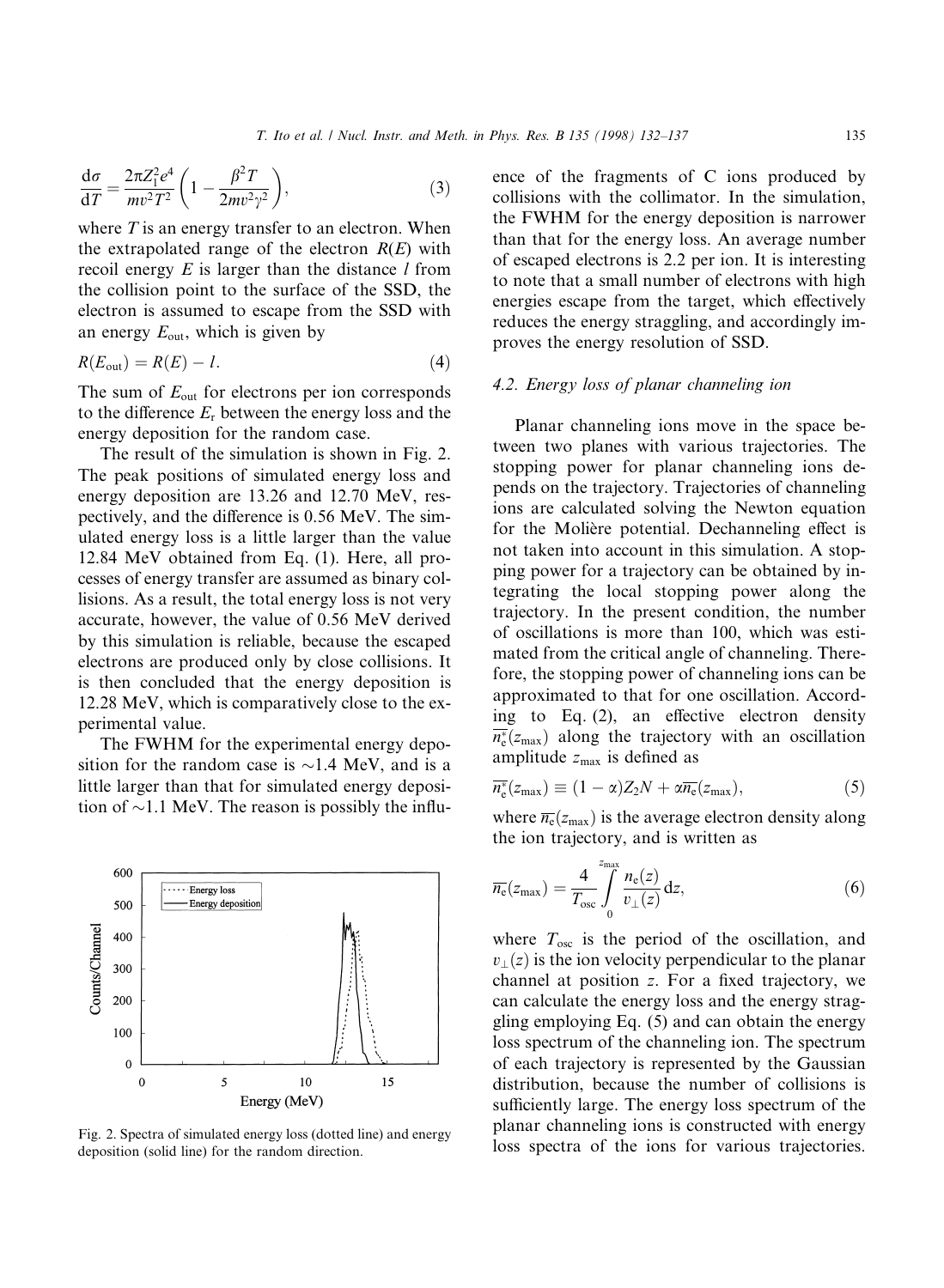The parameter  $\alpha$ , which is the fraction of the contribution from close collisions, is determined so that the peak position of the spectrum for the channeling ions agrees with the experimental result.

#### 5. Results and discussion

We calculated the energy of escaped electrons for random injection,  $E_r$ , by the Monte Carlo simulation in Section 4.1. For channeling ions, the contribution from close collisions to the stopping power is less than that for random cases, and the probability of production of energetic electrons which escape from the SSD is reduced. The energy of escaped electrons for channeling condition  $E_c$  is considered to be proportional to the average electron density along the trajectory, which is estimated to be  $E_c \sim (\overline{n_e}(z_{\rm max})/Z_2N)E_r$ . The value of  $E_c$ should be subtracted from the simulated energy loss value for each trajectory.

The spectra which are drawn by thick lines in Fig. 1 are the results of the simulation. The values of  $\alpha$  are  $\sim 0.69$ ,  $\sim 0.70$ , and  $\sim 0.76$  for (0 0 4),  $(2\bar{2} 0)$  and  $(1\bar{1} 1)$  planar channelings, respectively. These values are larger than 1/2, and depend on the interplanar distance. The peak for nonchanneling ions does not appear, because the dechanneling effect is not included in the simulation. The components in the tail to higher energy region are channeled ions with quite large oscillation amplitudes and those passed across the crystal planes. If the dechanneling effect is taken into account, these components will form the large peak at the position for random injected ions, which are actually observed in the experiment. The widths of the peak for channeling ions, which depend on channeling planes, are reproduced by the simulation quite well. As  $\alpha$  are determined, the relations between the stopping power of channeling ions and the oscillation amplitude for several planar channelings were obtained, which are shown in Fig. 3. Interplanar distances for (0 0 4),  $(2\overline{2}0)$  and  $(1\overline{1}1)$  plane of a Si crystal are 1.36, 1.92 and 3.14 A, respectively. The stopping power gradually increases with the growth of the oscillation amplitude near the channel center. When the



Fig. 3. Relations between stopping power and oscillation amplitude for (0 0 4),  $(2\bar{2}0)$  and  $(1\bar{1}1)$  planar channeling 290 MeV/u  $C^{6+}$  ions. Dotted line indicates random stopping power, and arrows indicate positions of channel walls.

amplitude approaches to half of the interplanar distance, the stopping power increases rapidly, and exceeds the random stopping power, that is 245 MeV/cm.

We calculated the stopping power of channeling ions by Eq. (2), which is comparatively simple. The formula does not include the crystal lattice structure. However, the experimental results were reproduced quite well by employing the fitting parameter a. Esbensen and Golovchenko [12] derived a stopping power formula for channeling ions. Their formula includes the correction term  $C(b)$ , which depends on the impact parameter **. Impact** parameter dependent stopping power for channeling ions was investigated also by other groups [13,14]. Crawford and Nestor, Jr. calculated the stopping power more accurately, and their formula can be applied to high-Z crystals. Esbensen et al. [15] have shown that the correction term  $C(b)$  is substantial even for 15 GeV/c protons and pions. We are developing the simulation program which takes into account the correction term  $C(b)$  at present.

#### Acknowledgements

This research is partially supported by Grantin-Aid for Science Research from the Ministry of Education, Science and Culture, Japan, and is a